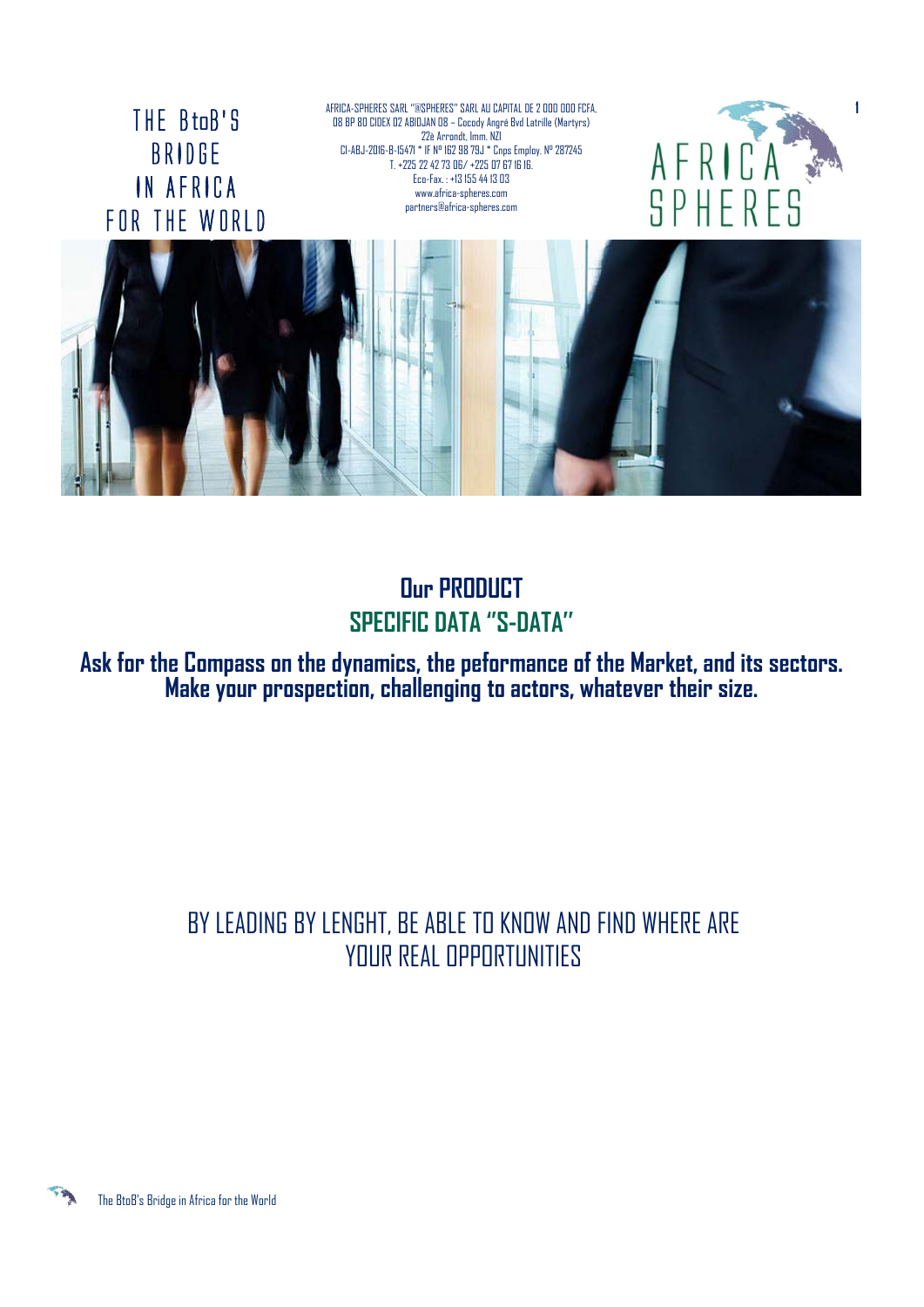#### **S-DATA**



The Product "SPECIFIC DATA" or **« S-DATA »**, is very appropriate to all your needs of research of macroeconomic and financial data on the sectors of Activities, and when looking for information to enhance your internal databases, and at all if you want to better manage your prospecting work.



#### **Ask for as many elements as you want on a given sector of activity, adopt the "KYC" approach:**

Name of Company, The Trade Registration number, Main Managers, the Ultimate Beneficial Owners (UBOs) The main actors of the Sector, the dynamics and the potential risks ...



**Ask for a listing between at least 15 and at most 500 companies, widen your prospecting base by knowing where you are going to set foot, ask for macro-financial data such as:**

**Turnover** The Net Result ... .. Shares / Capitalization of the Sector of Activity The best Report Equity / Shares ...... or any other key indicator (KPI)

**Ask for when you have doubts**

**Before you commit when your exposure seems high, ask for an opinion on the financial capacity of your prospect Take the time, even once the deal concludes to prevent you from a risk of default. Ask for our monitoring.**

**Assume The attitude of the CREDIT MANAGER of the FUTURE**

**Always get you waking state on the Key Players in your pipeline or your portfolio. If you do not, your competitors will transfer you subjects of concern ! Work, and associate your teams (commercials, finances) and share our conclusions and opinion**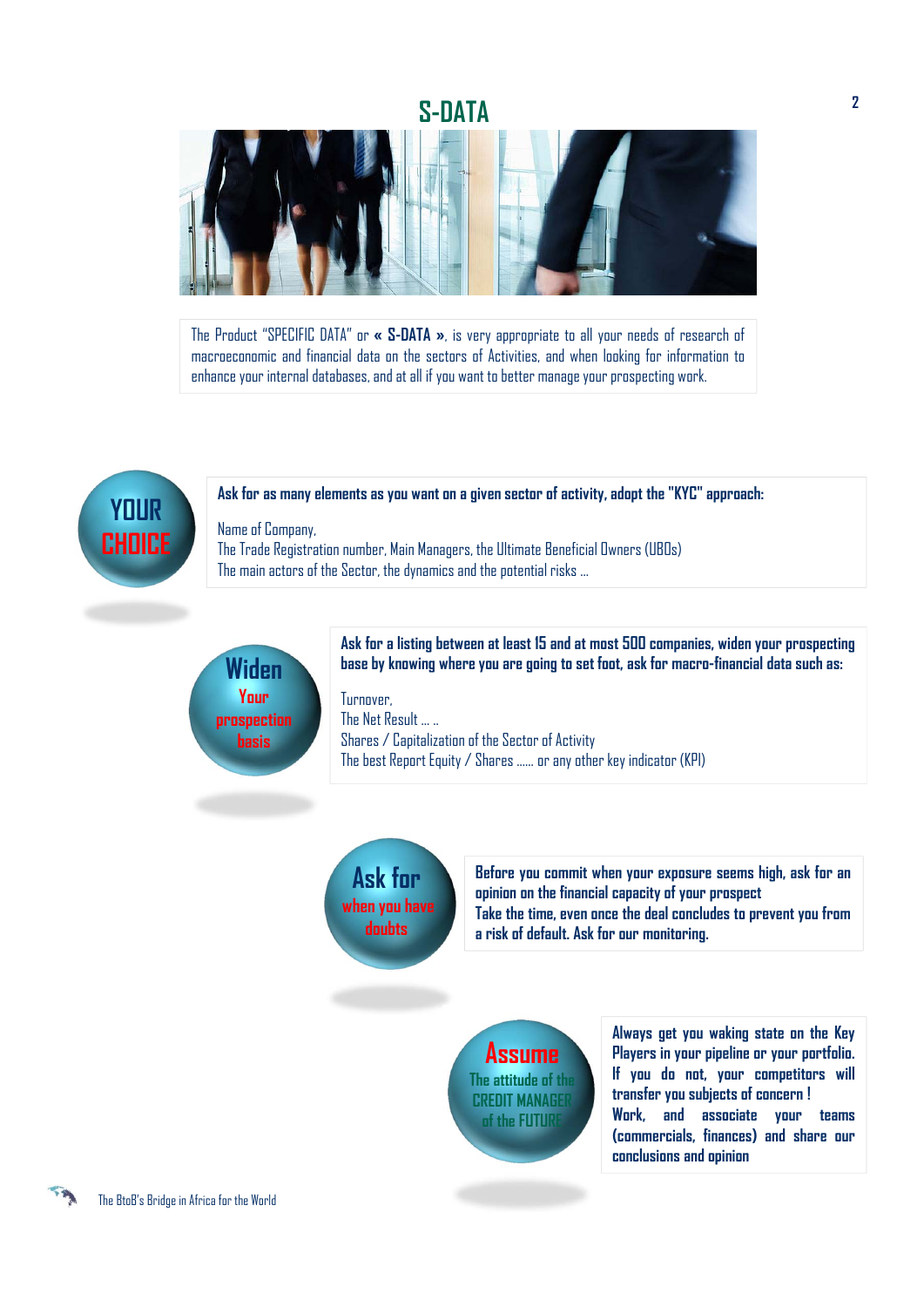## **S-DATA**



**The Credit Manager of the Future, anticipates with sales teams « KYC »**

| Country <b>ID</b><br>"Phone Code" | Country name  | <b>CENTRAL BANK</b><br><b>Activity CODE</b> | <b>CENTRAL BANK</b><br><b>Activity MAIN NAME</b> |
|-----------------------------------|---------------|---------------------------------------------|--------------------------------------------------|
| $+225$                            | COTE D'IVOIRE | 038 XXX                                     | Business Services                                |
| $+225$                            | COTE D'IVOIRE | 038 XXX                                     | Business Services                                |
| $+225$                            | COTE D'IVOIRE | 035 XXX                                     | Post, telecommunications                         |
| $+225$                            | COTE D'IVOIRE | 024 XXX                                     | Metallurgy, Metalworking                         |

| <b>Activity wording</b>                                               | <b>COMPANY NAME</b>                |
|-----------------------------------------------------------------------|------------------------------------|
| Retail sales, Stores with food predominance                           | MARSA - SA                         |
| Motors and Vehicle Trade                                              | I KOULCHI - LTD                    |
| Mobile telephony, Internet, and other activities of telecommunication | <b>ISERENA MOBILE NETWORK - SA</b> |
| Manufacture of metal packaging : corks, cans , bottle , pot, etc.     | ISTONES EMBALLAGES - SARL          |

| <b>REGISTRATION</b><br><b>NUMBER</b> | $CAPITAL =$<br><b>SHARES</b> | <b>TURNOVER</b> | <b>NET RESULT</b> | <b>POSPHERES</b><br><b>SCORING</b> |
|--------------------------------------|------------------------------|-----------------|-------------------|------------------------------------|
|                                      |                              |                 |                   |                                    |
|                                      |                              |                 |                   |                                    |
|                                      |                              |                 |                   |                                    |
|                                      |                              |                 |                   |                                    |

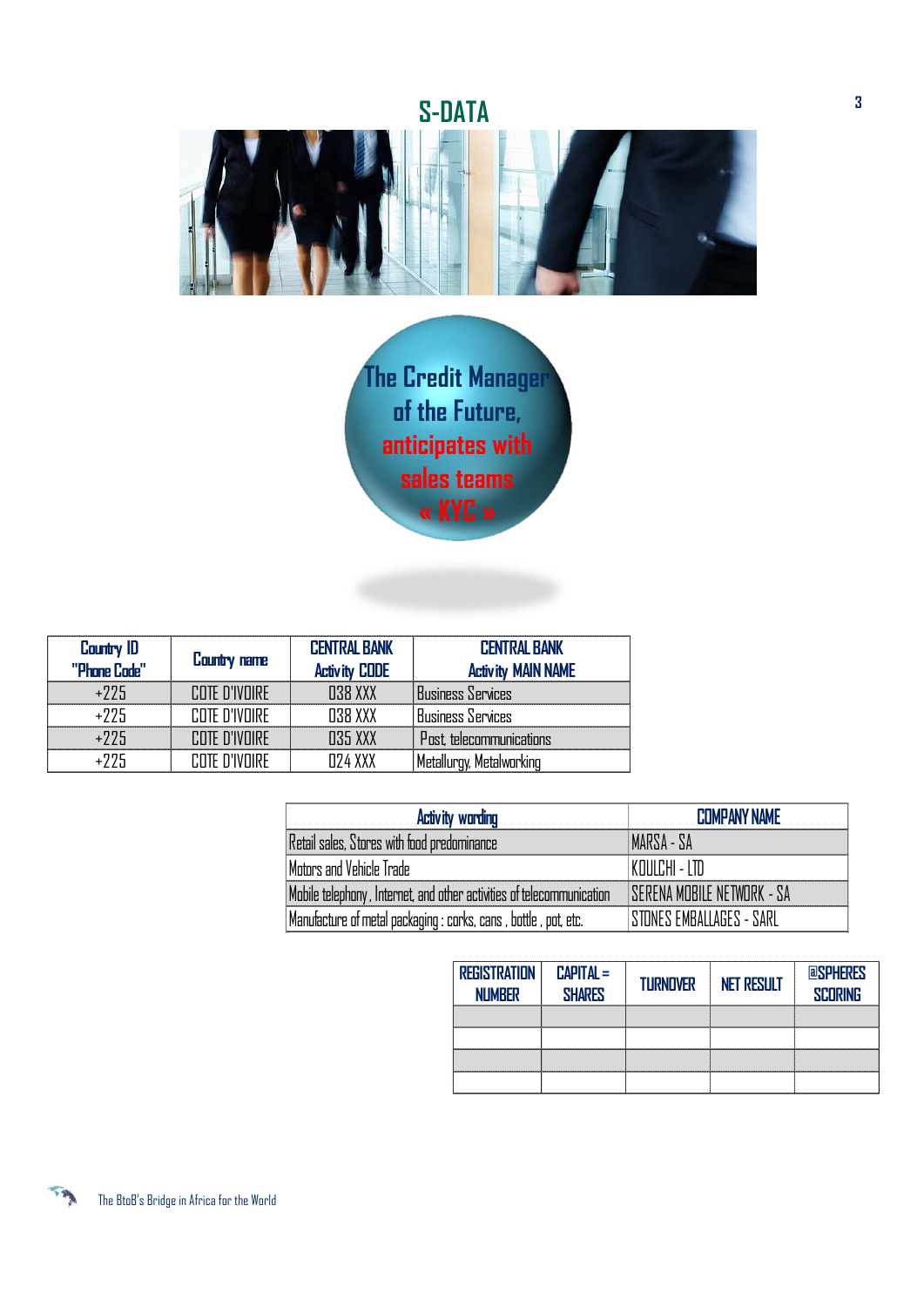**S-DATA**





## **APPENDIX – S-DATA Presentation**



**(Have a look on the Summary, extraction from the DataBase, where you can make a selection of Sectors** interesting to you. Then you can make an order to see the key actors, and other informations you are **looking for)**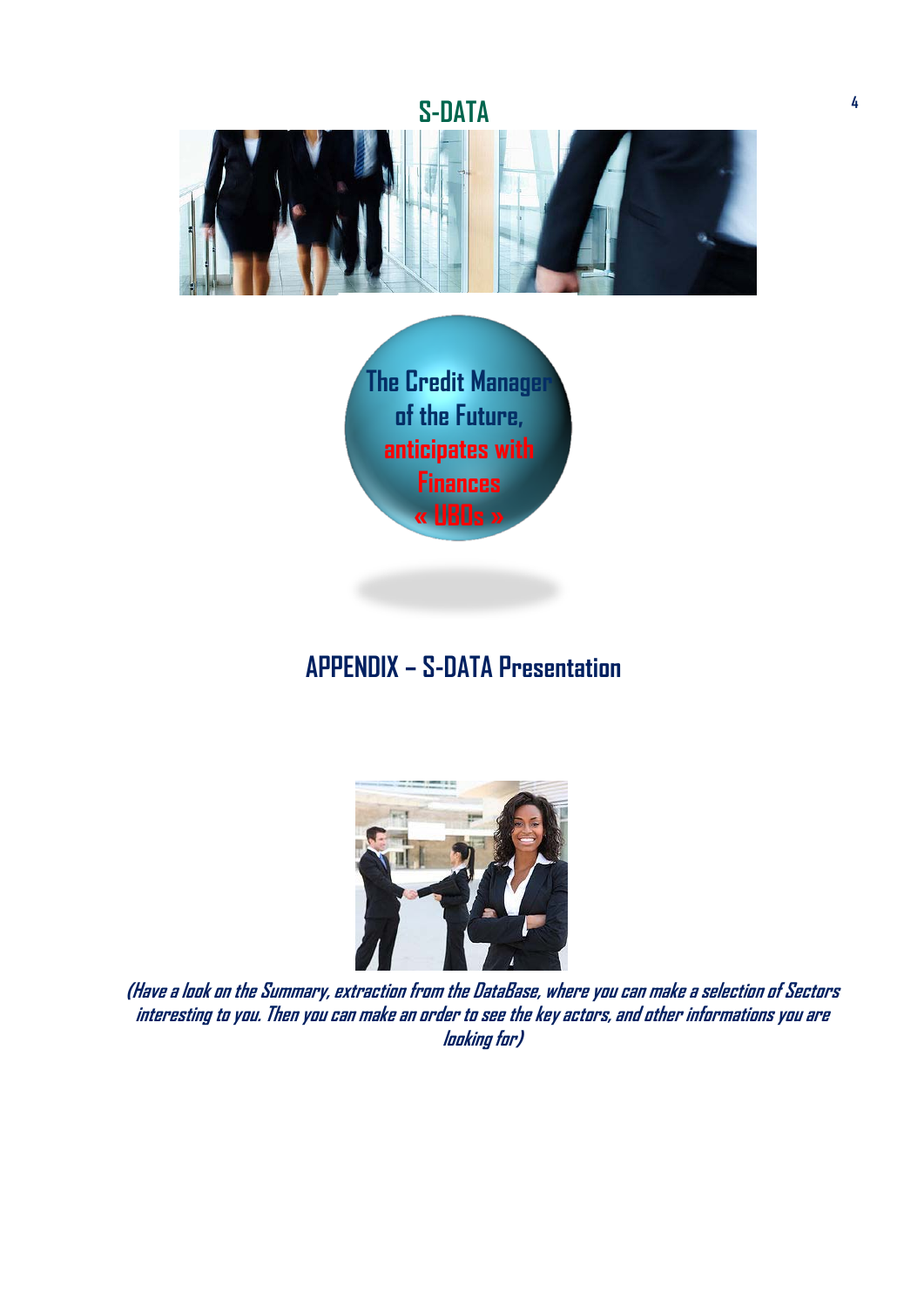

#### **@SPHERES SARL / S-DATA LISTING EXTRACTION FROM THE SECTORS ACTIVE DATABASE - FINANCIAL FIGURES FROM 2014 AND 2015**

| <b>COTE D'IVOIRE</b><br>SECTORS FINANCIAL DATABASE / YEARS 2014-2015 in thousand EURO (ODD EUR) | Nber of<br>Companies<br>/SECTORS | <b>CAPITALIZATION</b><br>$=$ Total SHARES<br>End 2015/SECTORS<br>(DOD EUR) | <b>TURNOVER</b><br>2015 / SECTORS<br>(ODD EUR) | <b>TURNOVER</b><br>2014 / SECTORS<br>(DDD EUR) | <b>NET RESULT</b><br><b>2015 / SECTORS</b><br>(DDD EUR) | <b>NET RESULT</b><br><b>2014 / SECTORS</b><br>(DDD EUR) |
|-------------------------------------------------------------------------------------------------|----------------------------------|----------------------------------------------------------------------------|------------------------------------------------|------------------------------------------------|---------------------------------------------------------|---------------------------------------------------------|
| Other Tradings                                                                                  | 109                              | 75 240,76                                                                  | 2 417 526,35                                   | 2 133 367,64                                   | <b>81 628,44</b>                                        | 60 225,96                                               |
| Site preparation and construction of building Equipment or engineering                          | 38                               | 59 522,37                                                                  | 531 705,26                                     | 604 483,98                                     | 36 840,32                                               | 51 855,11                                               |
| supporting and auxiliary transport                                                              | $\overline{22}$                  | 73 060,13                                                                  | 579 286,23                                     | 532 467,88                                     | 90 578,46                                               | 86 368,25                                               |
| Other business services                                                                         | $\overline{17}$                  | 9 507,38                                                                   | 142 363,99                                     | 123 744,08                                     | 10 704,30                                               | 11 796,29                                               |
| installation and finishing work                                                                 | 13                               | 10 554,05                                                                  | 147 297,60                                     | 121 192,21                                     | 5 947,64                                                | 2 162,62                                                |
| road transport; transport via pipe                                                              | 13                               | 29 629,85                                                                  | 100 219,47                                     | 107 905,62                                     | 2 984.39                                                | 5 108,82                                                |
| Manufacture of other chemicals                                                                  | $\overline{\mathbf{g}}$          | 12 226,58                                                                  | 276 704,51                                     | 233 215,08                                     | 10 267,80                                               | 7 244,09                                                |
| Manufacture of plastics                                                                         | $\overline{\mathbf{g}}$          | 13 297,15                                                                  | 193 119,20                                     | 173 401,18                                     | 5367,77                                                 | 4544,93                                                 |
| financial intermediation services                                                               | $\overline{\mathbf{g}}$          | 1765 420,66                                                                | 438 962,60                                     | 390 408,47                                     | 84 133,30                                               | 466 925,15                                              |
| Telecommunications                                                                              | $\overline{\mathbf{g}}$          | 141 459,86                                                                 | 108 056,22                                     | 100 107,37                                     | 7526,43                                                 | 4 529,09                                                |
| paper and paperboard industries                                                                 | $\overline{\mathbf{g}}$          | 12 466,24                                                                  | 84 705,72                                      | 75 493,14                                      | 429,38                                                  | 457,01                                                  |
| Metallurgy                                                                                      | 6                                | 7 508.11                                                                   | 124 034,23                                     | 123 652,72                                     | 6 730,14                                                | 15 990,40                                               |
| computer-IT activities                                                                          | $\overline{\mathbf{g}}$          | 748,45                                                                     | 28 692,23                                      | 29 333,99                                      | 952,3                                                   | 1818,78                                                 |
| Manufacture of soaps, detergents and cleaning products                                          | $\overline{\mathbf{5}}$          | 15 327.22                                                                  | 130 547,29                                     | 134 322,84                                     | $-2435,40$                                              | $-17281,67$                                             |
| Telecommunications/Telephony + Other Tradings                                                   | 5                                | 64 411,23                                                                  | 916 377,98                                     | 1429 073,45                                    | 61 694,28                                               | 121 956,79                                              |
| Metalwork                                                                                       |                                  | 8 263,01                                                                   | 150 468,80                                     | 143 669.27                                     | 4 4 8 9 , 0 6                                           | 2 096,1                                                 |
| Trade of vehicles, of accessories and fuel                                                      |                                  | 11 112,98                                                                  | 129 125,17                                     | 117 089,79                                     | 521,37                                                  | 918,73                                                  |
| Production, transmission and distribution of electricity                                        | 3                                | 51 832,67                                                                  | 783 685,94                                     | 681 288,49                                     | 4 366,73                                                | 7 350,68                                                |
| financial auxiliaries and insurance auxiliaries                                                 | 3                                | 173 768,59                                                                 | 37 325,45                                      | 33 585,96                                      | 21 953,09                                               | <b>15 GIO,89</b>                                        |
| Public prerogative services                                                                     | $\overline{\mathbf{3}}$          | 2896,53                                                                    | 57609,93                                       | 55 354,24                                      | 19 302,45                                               | 16 809,30                                               |
| Human's Health Activities                                                                       | 3                                | 6 625,45                                                                   | 19 350,88                                      | 18 710.85                                      | 148,94                                                  | 1755,46                                                 |
| lumbering                                                                                       | $\overline{2}$                   | 228,67                                                                     | 14 790,45                                      | 12 130,33                                      | 93,74                                                   | $-608,99$                                               |
| Extraction of oil / Other Tradings                                                              | $\overline{2}$                   | 9 601,36                                                                   | 915 681,50                                     | 871 832,34                                     | 13 233,58                                               | 15 183,00                                               |
| coffee processing                                                                               | $\overline{2}$                   | 12 161,77                                                                  | 260 149,35                                     | 208 889,30                                     | 5 155,96                                                | 5 510,89                                                |
| dairy industries                                                                                | $\overline{2}$                   | 3 803,60                                                                   | 51874.90                                       | 46 342.70                                      | 1646.74                                                 | 1908,45                                                 |
| Manufacture of soft drinks and mineral waters                                                   | $\overline{2}$                   | 5122,29                                                                    | 34 689,95                                      | 26 283,33                                      | $-20736,93$                                             | 1826,14                                                 |
| Manufacture of agro-chemicals                                                                   | $\overline{2}$                   | 3 052,03                                                                   | 22 776.43                                      | 21 350,50                                      | 335,14                                                  | 31,22                                                   |
| Rubber Industries                                                                               | $\overline{2}$                   | 33 694,04                                                                  | 102 410,08                                     | 102 146,28                                     | 9 916,49                                                | 7 651,85                                                |
| Manufacture of mineral products for construction                                                | $\mathbf{Z}$                     | 1084.13                                                                    | 91 767,69                                      | 93 068,75                                      | 5 274,57                                                | 8 11,54                                                 |
| <b>Electrical Devices Manufacturing</b>                                                         | $\overline{2}$                   | 1132,70                                                                    | 21 618,50                                      | 18 408,99                                      | 1271,38                                                 | 1 312,88                                                |
| Collection, purification and distribution of water                                              | $\overline{2}$                   | 7 241,33                                                                   | 143 897,40                                     | 128 546,34                                     | 5 4 4 3 , 9 3                                           | 4 900,05                                                |
| Production and distribution of gas                                                              | $\overline{2}$                   | 2019,99                                                                    | 9 988,60                                       | 5410,15                                        | 41,82                                                   | 153,15                                                  |

**CONFIDENTIAL DOCUMENT ONLY FOR THE NEED OF THE CONCERNED PARTNER. WE ARE EXEMPTED FOR ANY INCIDENT IN CASE OF DIFFUSION AND PUBLICATION OUT OF HIS PERMITER, BY THE CONCERNED PARTNER.**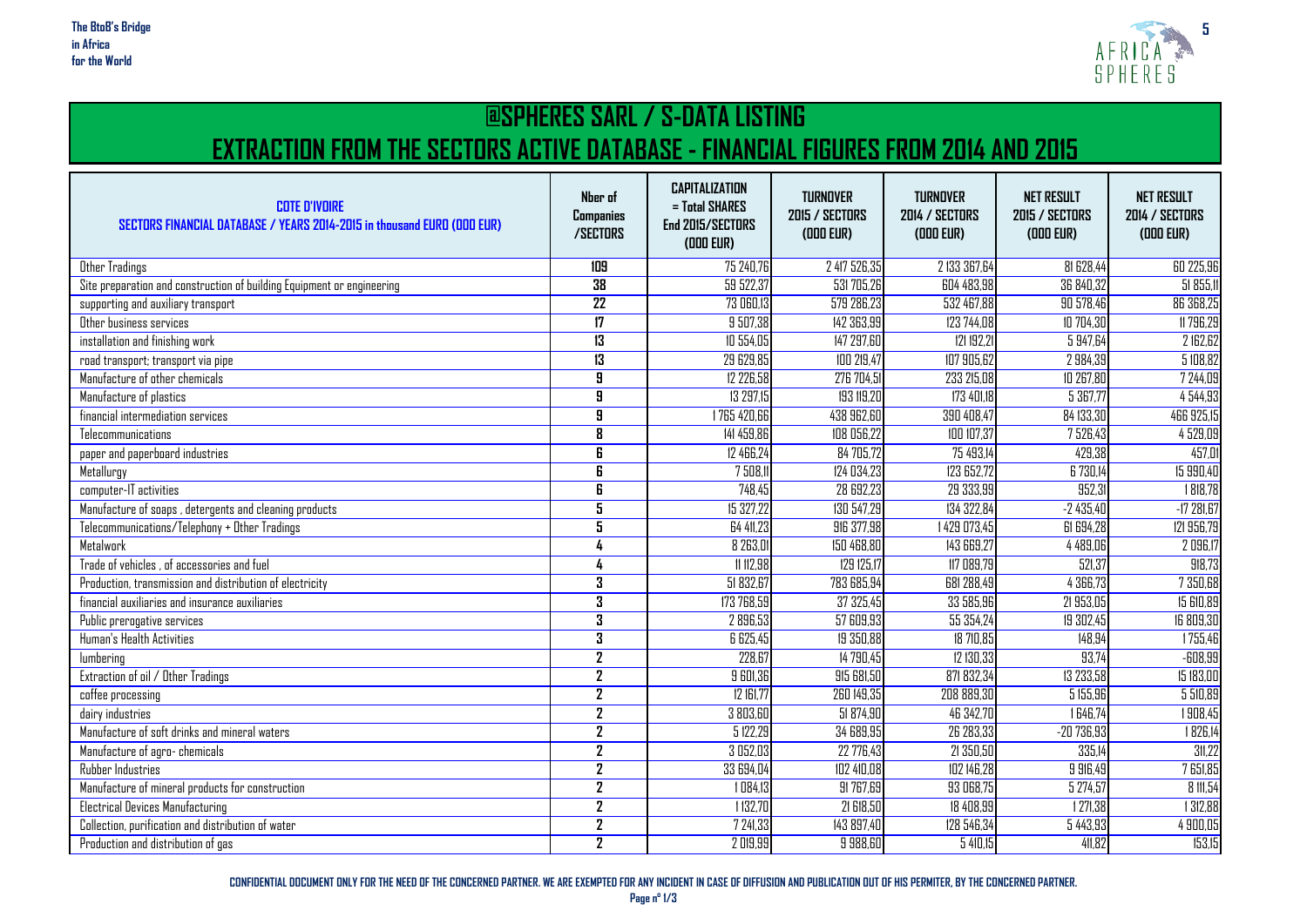

## **@SPHERES SARL / S-DATA LISTING EXTRACTION FROM THE SECTORS ACTIVE DATABASE - FINANCIAL FIGURES FROM 2014 AND 2015**

| <b>COTE D'IVOIRE</b><br>SECTORS FINANCIAL DATABASE / YEARS 2014-2015 in thousand EURO (DDD EUR)         | Nber of<br>Companies<br>/SECTORS | <b>CAPITALIZATION</b><br>= Total SHARES<br>End 2015/SECTORS<br>(DDD EUR) | <b>TURNOVER</b><br>2015 / SECTORS<br>(ODD EUR) | <b>TURNOVER</b><br><b>2014 / SECTORS</b><br>(ODD EUR) | <b>NET RESULT</b><br><b>2015 / SECTORS</b><br>(ODD EUR) | <b>NET RESULT</b><br><b>2014 / SECTORS</b><br>(ODD EUR) |
|---------------------------------------------------------------------------------------------------------|----------------------------------|--------------------------------------------------------------------------|------------------------------------------------|-------------------------------------------------------|---------------------------------------------------------|---------------------------------------------------------|
| Repair of personal and household goods                                                                  | 2                                | 647,91                                                                   | 16 173,70                                      | 19 755,35                                             | 201,15                                                  | 280,98                                                  |
| Other Property Services                                                                                 | $\overline{2}$                   | 152.45                                                                   | 25 976.52                                      | 17 539.46                                             | $-913.24$                                               | 151,87                                                  |
| Sanitation, roads and waste management                                                                  | 2                                | 304,90                                                                   | 6 770,09                                       | 10 628,36                                             | 246, 67                                                 | 379,78                                                  |
| Export banana culture / Export pineapple culture                                                        |                                  | 13 395,74                                                                | 142 551,25                                     | 139 154,31                                            | $-147.7$                                                | $-4122,82$                                              |
| lumbering / Manufacture of wood panels                                                                  |                                  | 1524,49                                                                  | 13 697,59                                      | 14 725,82                                             | 69,80                                                   | 88,42                                                   |
| Extraction of oil                                                                                       |                                  | 7 427,32                                                                 | 203 333,45                                     | 215 119.28                                            | 8 438,05                                                | $-200085,16$                                            |
| Production of fish and fish products                                                                    |                                  | 20 275,72                                                                | 49 117,91                                      | 45 996,62                                             | 84,25                                                   | 39,71                                                   |
| coffee processing, Cacao processing and Other business services                                         |                                  | 381,12                                                                   | 71 518,77                                      | 29 648,5                                              | 1122,09                                                 | 1279,15                                                 |
| Crude oil and meal                                                                                      |                                  | 31 109,20                                                                | 177 562.26                                     | 196 027.12                                            | $-735,89$                                               | 15 251,76                                               |
| Other fats                                                                                              |                                  | 457,35                                                                   | 42 230,14                                      | 3 893,63                                              | 488,18                                                  | $-356,68$                                               |
| Manufacture of bread, biscuits and pastry                                                               |                                  | 5 3 3 5 7 2                                                              | 92 019.32                                      | 87 907.56                                             | 1895.1                                                  | 387,42                                                  |
| Making pasta / Water transport                                                                          |                                  | 4 116.12                                                                 | 55 889,36                                      | 42 250,45                                             | 242,76                                                  | 491,19                                                  |
| Manufacture of other food products                                                                      |                                  | 4 4 2 3 , 2 L                                                            | 4 619.38                                       | 3 564,78                                              | 36,55                                                   | $-101,04$                                               |
| Manufacture of other alcoholic beverages                                                                |                                  | 914,69                                                                   | 4 094,26                                       | 3905,17                                               | 382,3E                                                  | 628,11                                                  |
| Manufacture of soft drinks and mineral waters/ Other business services                                  |                                  | 0,00                                                                     | 10 711,92                                      | 9,94                                                  | 169,47                                                  | $-8048,96$                                              |
| Tobacco Industry                                                                                        |                                  | 6 843,0E                                                                 | 138 685,94                                     | 185 727,04                                            | 14 D18,64                                               | 9 967,24                                                |
| textile industries                                                                                      |                                  | 13 4 3 8.13                                                              | 71 283,35                                      | 64 594.89                                             | 5 989,99                                                | 5 888,28                                                |
| <b>Clothing Industries</b>                                                                              |                                  | 5 716,84                                                                 | 60 057,66                                      | 55 613,77                                             | 6 643,10                                                | 3 612,43                                                |
| Publishing, printing and reproduction                                                                   |                                  | 381,12                                                                   | 6 632,24                                       | 6 399,02                                              | 271,78                                                  | 137,74                                                  |
| oil refining                                                                                            |                                  | 59 455,12                                                                | <b>676 010,37</b>                              | 2 192 496,24                                          | $-68447,57$                                             | $-168042,73$                                            |
| <b>Basic Chemical Industries</b>                                                                        |                                  | 304,90                                                                   | 4783,05                                        | 4 4 7 4, 8 3                                          | 395,46                                                  | 303,78                                                  |
| Manufacture of plastics / Other Business Services                                                       |                                  | 228,67                                                                   | 4 417,30                                       | 3 560,69                                              | 79,52                                                   | 93,85                                                   |
| Manufacture of other transport equipment                                                                |                                  | 657,06                                                                   | 7645,63                                        | 7645,63                                               | 206,08                                                  | 259,74                                                  |
| various industries                                                                                      |                                  | 365,88                                                                   | 35 759,58                                      | 24 003,56                                             | 520,83                                                  | 13,81                                                   |
| installation and finishing work / Other Tradings / Indirectly measured financial intermediation service |                                  | 762.25                                                                   | <b>IG 359.49</b>                               | 17 370.22                                             | $-2496.95$                                              | 50,80                                                   |
| Trade of vehicles, of accessories and fuel / Maintenance and repair of vehicles                         |                                  | 2834,43                                                                  | 31 429,87                                      | 33 244,93                                             | 3 313,86                                                | 2 145,37                                                |
| Agricultural of raw materials and live animals                                                          |                                  | 45,73                                                                    | 1589,47                                        | 1 3 3 1,46                                            | 31.84                                                   | 23,89                                                   |
| Other Tradings / Telecommunications / computer-IT activities                                            |                                  | 1829,39                                                                  | 20 758,48                                      | 18 489,80                                             | 1689,37                                                 | 1565,16                                                 |
| Other Tradings / Other Business Services                                                                |                                  | 4,57                                                                     | 3 0 5 4,90                                     | 3 092,26                                              | 442,43                                                  | 294,31                                                  |
| Maintenance and repair of vehicles                                                                      |                                  | 2 439,18                                                                 | 30 932,34                                      | 39 173,72                                             | 7 760,49                                                | 10 851,73                                               |
| Maintenance and repair of vehicles / Other Tradings / Other Business Services                           |                                  | <b>G11,32</b>                                                            | 6 540,44                                       | 5 685,49                                              | 607,64                                                  | 581,70                                                  |
| Hotels                                                                                                  |                                  | 324,72                                                                   | 5 055,63                                       | 5134.21                                               | $-144,15$                                               | 288,32                                                  |

**CONFIDENTIAL DOCUMENT ONLY FOR THE NEED OF THE CONCERNED PARTNER. WE ARE EXEMPTED FOR ANY INCIDENT IN CASE OF DIFFUSION AND PUBLICATION OUT OF HIS PERMITER, BY THE CONCERNED PARTNER.**